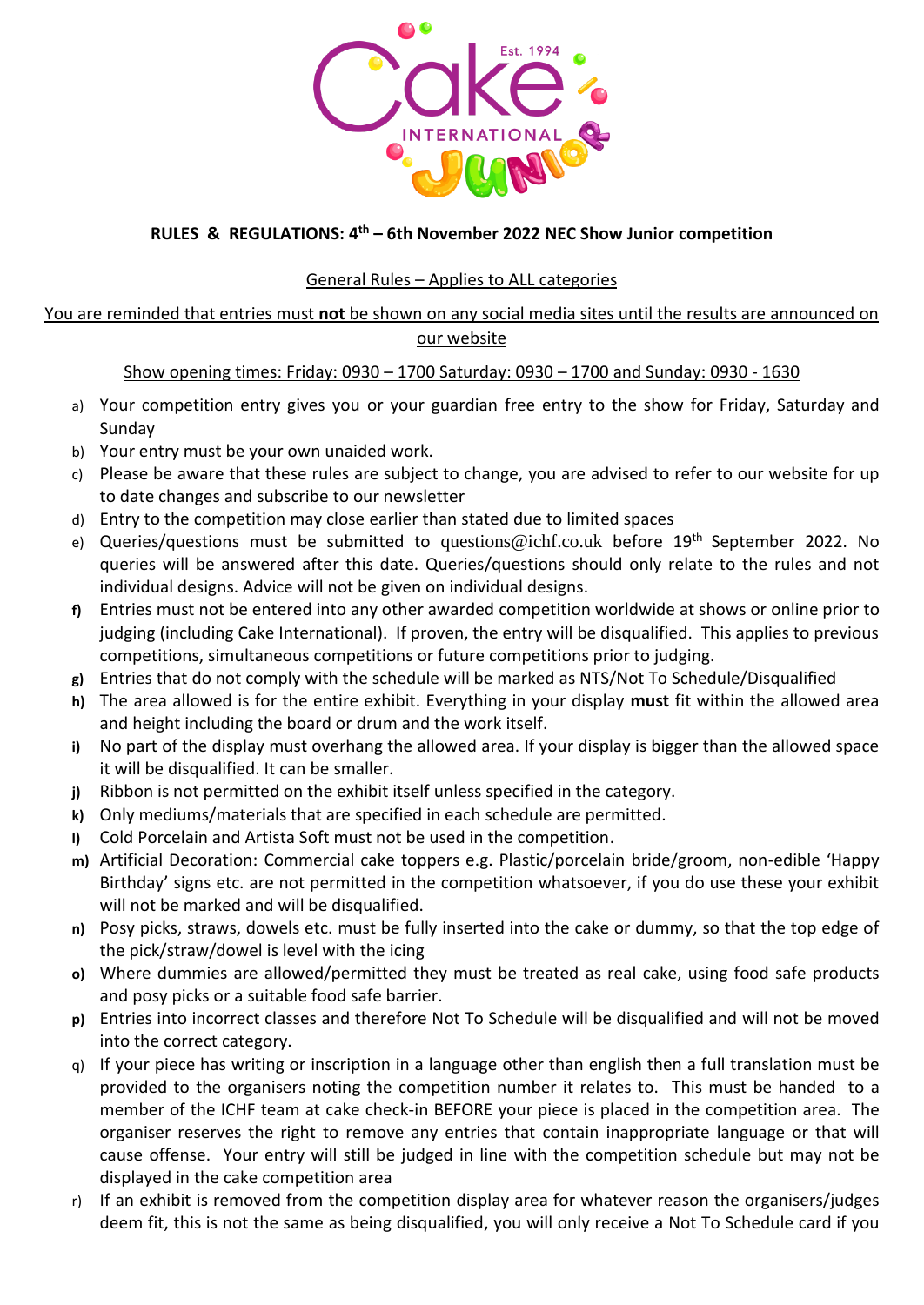

are disqualified. All entries will receive certificates and associated prize money if they are awarded by the judges.

- s) The organiser reserves the right to remove any competition exhibit from the display area if they receive complaints about its theme or design or if they receive threats to damage the entry or disrupt the show.
- t) Cake International is an inclusive environment and is a platform for cake artists to develop and hone their cake decorating skills.

# **Tips**

- Be careful of fingerprints, glue marks, nail marks, even covering, thickness of sugarpaste, pencil and tool marks.
- Make sure your work is clean.
- Non-edible decoration means any decoration made wholly or in part from any non-edible material.
- Artificial decoration means lights, soundcards etc.,
- If a height restriction applies, include the board, measure from the table upwards.
- If you have damaged your piece during transportation you may request a "Damaged in Transport" card from the registration desk. You may note the damage on the card if you wish.
- If using a vase in the floral section it is a good idea to place weight in the bottom of it, e.g. a stone or some damp sand ( you can place this in a bag ) to ensure stability
- Remember your exhibit will be viewed from every angle.

### **Entry Process**

# Please register on [www.cakeinternational.co.uk](http://www.cakeinternational.co.uk/) Entry price is £10 - **closes 1600hrs Uk time 9 th October 2022**

# **There are no refunds or changes of categories. Entries can not be 'carried over'.**

Should the unlikely happen and the show is cancelled, you will be given the option of transferring your competition entry

### **Delivery of Exhibits**

Exhibits must be delivered **to Hall 17 door 17.4 from 0630 Uk time on Friday 4 th November 2022** Late entries will not be accepted.

On arrival show your entry acknowledgment. You will be given a competitor badge and instructions on how to place your exhibit(s). Competitors only become eligible to receive their badges on delivery of their exhibit(s). *Once you have placed your exhibit(s) on the competition table/s you must leave the hall and re-enter at show opening time through the normal entrance*.

**Badges must be worn at all times, including Prize Giving.**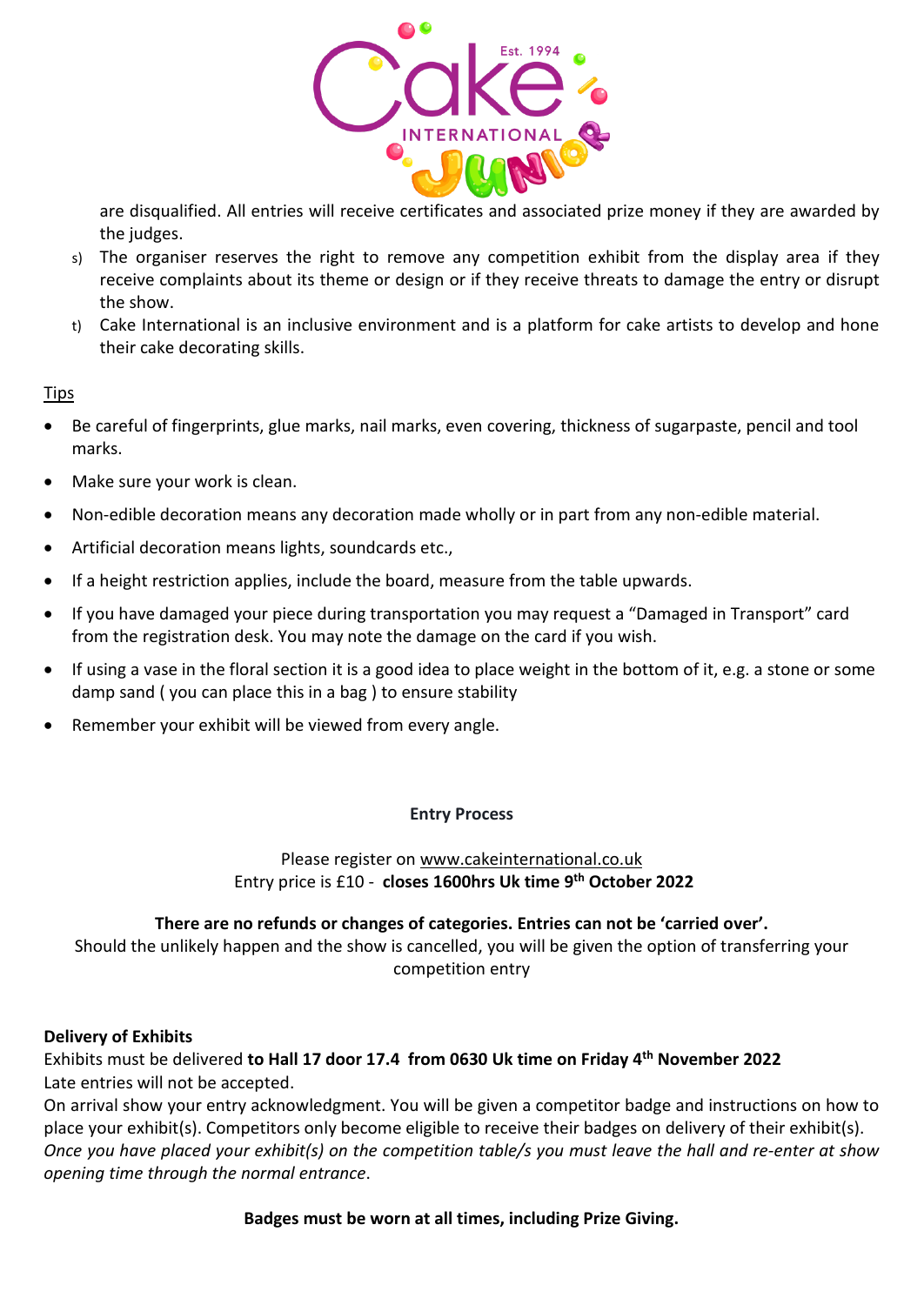

- U-16's are not permitted in the registration/set up area unless they are competitors.
- Competitors may have **one** helper in the set-up area.
- Once you have placed your exhibit(s) leave the hall until the show opens.
- Helpers will need to purchase a ticket to visit the show.
- A repair area will be available to mend damage incurred in transit.
- You must bring your own repair kit.
- Travelling boxes **must** be removed after delivery and brought back for collection.
- There are no storage facilities.

#### **Exhibit labels**

Two numbered labels will be issued per exhibit. Stick one to your exhibit so that it is visible to the judges and the other to the base for security purposes.

### **Displaying Exhibits**

Place your exhibit where indicated by the class and exhibit number.

- Please do not place products of any type near your exhibit. They will be automatically disposed of.
- You can leave a brief note listing products used or details about your exhibit e.g. the concept or inspiration (one or two sentences only). The note should be no bigger than 6" x 4" – one side only and placed in front of your exhibit. Do NOT include your name or any reference to you, the competitor. (some categories must leave details, see your relevant category)
- No business cards or names to be left next to your exhibit before judging.
- The organisers/judges reserve the right to move exhibits as necessary.

#### **Security**

Whilst reasonable care will be taken with the security of the exhibits, the organisers will not be responsible for any loss or damage to exhibits, equipment or personal effects. All entries are displayed in the competition area at the competitor's own risk.

### **Intellectual Property Rights**

By entering Cake International BE AWARE that photographs or copies may be taken by any person or visitor and realise that your designs/work may be reproduced but you will not hold ICHF Events or its employees liable in any way should this happen.

### **Behavour and conduct of competitors and helpers**

We expect everyone to act in a respectful manner before during and after the cake competition – the following is an example of behaviour that will not be tolerated and could result in the following action being taken:

- Removed from the show with no re-entry or refund.
- Banned from attending Cake International or entering the competition for a minimum of 2 years.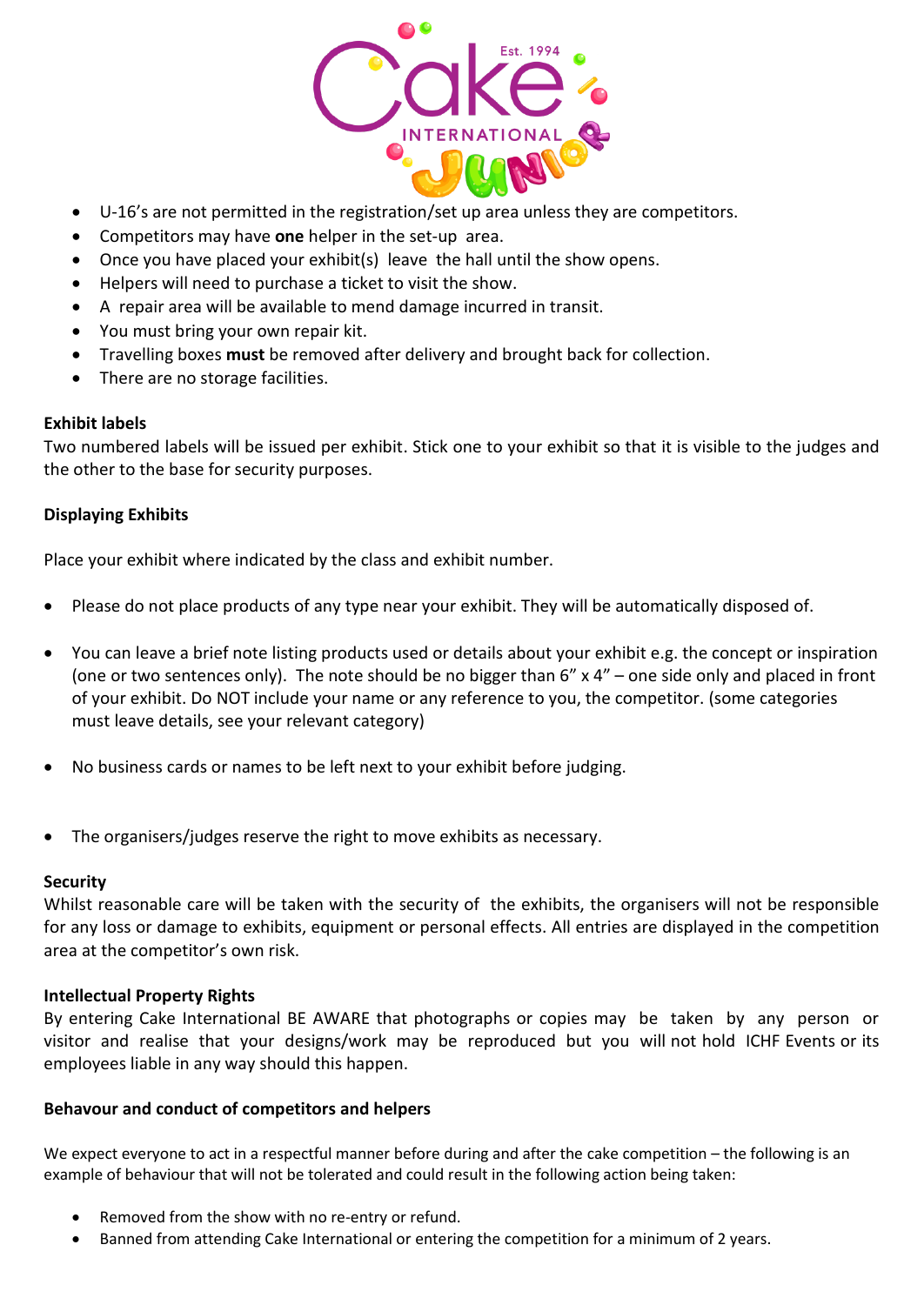

- All threats towards any members of the Cake International team including the judges or other participants at the show will be referred to the police.
- 1. Any competitor who interferes or threatens to interfere with the operation of the judging process or the competition
- 2. Aggressive behaviour, foul language or shouting will not be tolerated.
- 3. All defamatory, offensive or derogatory comments, either verbal or written (including emails, text/voicemail/phone messages, social media or other written communication) to a member of the judging team or a member of ICHF Events.
- 4. If you damage or interfere with another cake competition exhibit.

### **Copyright**

You may take inspiration from movies, books, fashion etc, but we encourage you to use your own creativity, you will lose marks for lack of originality.

### **Photographs**

Photographs of competition pieces may be used online by ICHF Events or printed in future relevant publications as agreed with ICHF management team.

### **Results**

Judging takes place on Sunday 6th November 2022. Results will be available Saturday 5<sup>th</sup> November 2022 from 1400hrs UK time at *www.cakeinternational.co.uk* with placements announced at Prize Giving on Sunday 6<sup>th</sup> November 2022 publicised online from 1400hrs uk time.

Not To Schedule/Disqualified and No awards will not be shown on the results website.

### **Score sheets / Feedback**

Your feedback sheet will be placed beside your exhibit. No feedback can be given after the show.

### **Removal of Exhibits**

Exhibits can only be removed from 1630hrs Uk time Sunday 6<sup>th</sup> November 2022. Please be aware of this when organising your travel plans and please do not request to remove your exhibit earlier than stated time. The organisers reserve the right to remove and destroy any exhibit not taken by 1730hrs Uk time on Sunday 6 th November 2022.

### **Awards**

Gold, Silver, Bronze or Merit may be awarded. Each class may have 1st, 2nd, or 3rd awarded. Where the highest award in a class is bronze, no 1<sup>st</sup>, 2<sup>nd</sup>, or 3<sup>rd</sup> places will be awarded. Not all entries are guaranteed an award.

Prize Giving 1300hrs UK time on Sunday 6<sup>th</sup> November in the Cake International Theatre. Trophies and first, second and third prize only certificates will be presented.

### **Certificate collection**